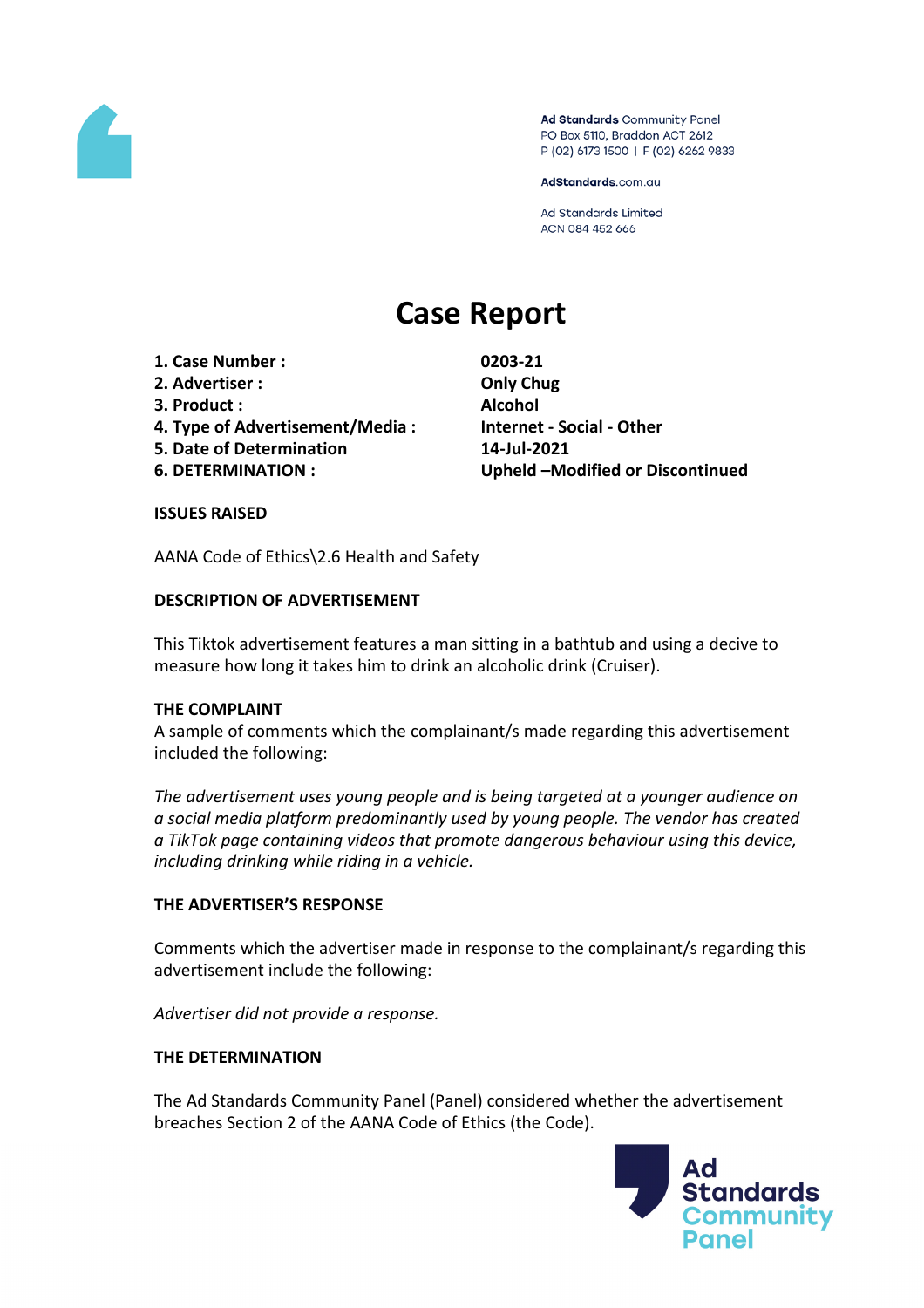ThePanel noted the complainant's concernthat the advertise mentromotes dangerous drinkingehaviour.

ThePanel viewed theadvertisement andnoted that theadvertiser had notprovideda response.

Section 2.6: Advertising r Marketing Communicationshallnot depict material contrary to Prevailing Communit Standards on healt and safety.

ThePanel noted thecomplainant'sconcernthat the advertiser'sTikTokpage contained a number of ideos which depicted dangerous in king behaviours. The Panelnoted itsconsiderationislimited to the identifiedadvertisement.

ThePanel noted that the advertised product is a device measure how fast a drinks consumed.The Paneacknowledged that there is a high level of concern in the community regarding binge drinking behaviours and uneafeconsumption of alcohol, and hat many people would considerne advertised product itselfto be unsafe.The Pane hoted that the product is legally able to be sold and advertised and the Panel'sconsideration is limited tothe content of theadvertisementin relation to the Code.

ThePanel noted that Australian Alcoholuidelines recommend thatealthy adults drink no morethan four standard drinks day [\(https://www.health.gov.au/news/australian-alcohol-guidelines-revi](https://www.health.gov.au/news/australian-alcohol-guidelines-revised)sed ).

ThePanel noted that inthe short 10 second viderthe manisonly seen to consume one alcoholideverageand that thisquantity by itself is not in excess of the Alcohol guidelines.

ThePanel noted that the uidelines do not containany recommendations bout the speedof alcoholconsumption.

ThePanel noted that theman is seen to finish drinkin 2.56 second sand this is a very shortamount oftime to consume analcoholic beverage.ThePanelconsidered that the impression the advertisement is that being able to consume alcohothis quickly is askill which isdesirable. The Pane hoted the advertisement containe the call toaction 'What'syour time?'and thatthis was directly encouraging and condoningthe rapidconsumptionof alcohol.

ThePanel noted theadvertisement's sound track is a portion of the song'Faded'by ZHU withthe lyrics, "Baby, I'm wasted. All I wanto do is drive hometo you. Babyl'm faded. AllI wantto do istake you…".

ThePanel considered that the vident the man drinking alcoholic beverage 2.56 seconds in combination with the lyrics mentionibeing wastedcreate anoverall impression of drinkingdangerously.